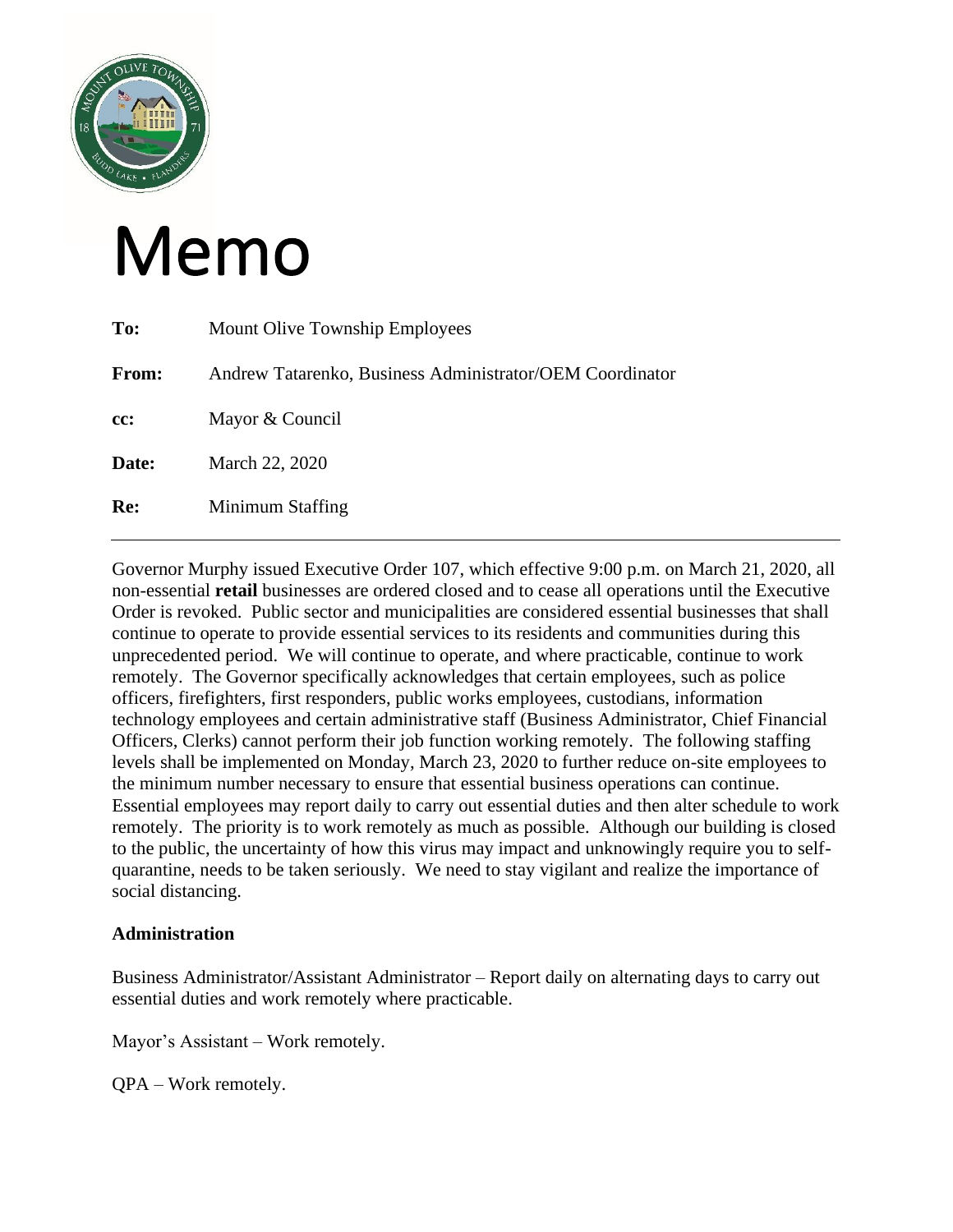# **Clerks Office**

Clerk/Deputy Clerk – Report daily on alternating days to carry out essential duties and work remotely where practicable.

Assistant to the Clerk – Stand-by, be available if Clerk/Deputy Clerk are absent.

# **Information Technology**

LAN Administrator – Report daily to carry out essential duties and work remotely where practicable.

Assistant LAN Administrator – Work remotely.

# **Finance**

Chief Finance Officer/Tax Collector – Report daily on alternating days to carry out essential duties and work remotely where practicable.

Assistant Treasurers – Priority is to work remotely. If a specific task needs to be accomplished they may report to work and then alter schedule to work remotely.

Finance Assistants – Priority is to work remotely. If a specific task needs to be accomplished they may report to work and then alter schedule to work remotely.

Tax Assessor – Work remotely.

Meter Reader – Conduct outside meter reads only.

#### **Recreation**

All Staff – Priority is to work remotely. If a specific task needs to be accomplished they may report to work and then alter schedule to work remotely. Only 1 staff member shall be required to report to the office.

#### **Planning/Zoning**

Planning Director – Priority is to work remotely. If a specific task needs to be accomplished they may report to work and then alter schedule to work remotely.

Planning Board Secretary – Work remotely.

#### **Construction Department**

Construction Official – Report daily to carry out essential duties and work remotely where practicable.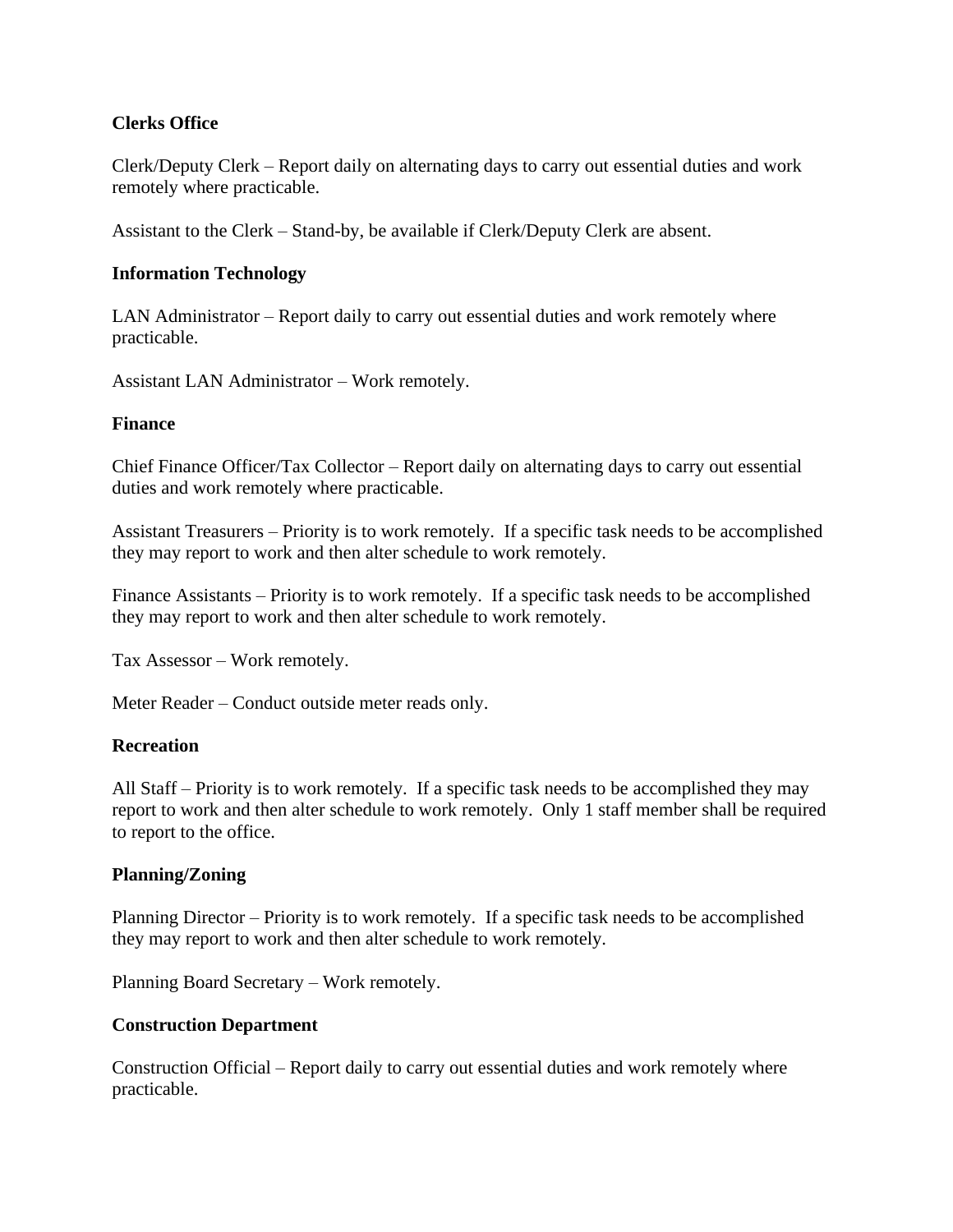Inspectors – Report as needed for plan review and inspections.

Technical Assistance – Only 1 TA shall be required to report to the office.

# **Fire Prevention**

Fire Marshal – Report daily to carry out essential duties and work remotely where practicable.

Inspectors – Report as needed for inspections.

Secretary – Report every other day and remotely where practicable.

# **Department of Public Works**

Director/Assistant Director - Report daily on alternating days to carry out essential duties and work remotely where practicable.

Foreman/Supervisors – Report daily to carry out essential duties and work remotely where practicable.

Secretary – work remotely

Roads – Alternating split crews. Additional man power is on stand-by and will be brought in for emergencies.

Parks, Building & Grounds – Alternating spilt crews. Priority is on disinfecting public office spaces. Additional man power is on stand-by and will be brought in for emergencies.

Water/Sewer – Alternating split crews. Additional man power is on stand-by and will be brought in for emergencies.

Sanitation – Full crews. Additional man power is on stand-by and will be brought in for emergencies.

#### **Court**

All Staff – Only one staff member shall report to work on a daily basis on an alternating schedule.

#### **Health Department**

Due to the nature of the public health crisis, the Health Director shall schedule his staff as needed.